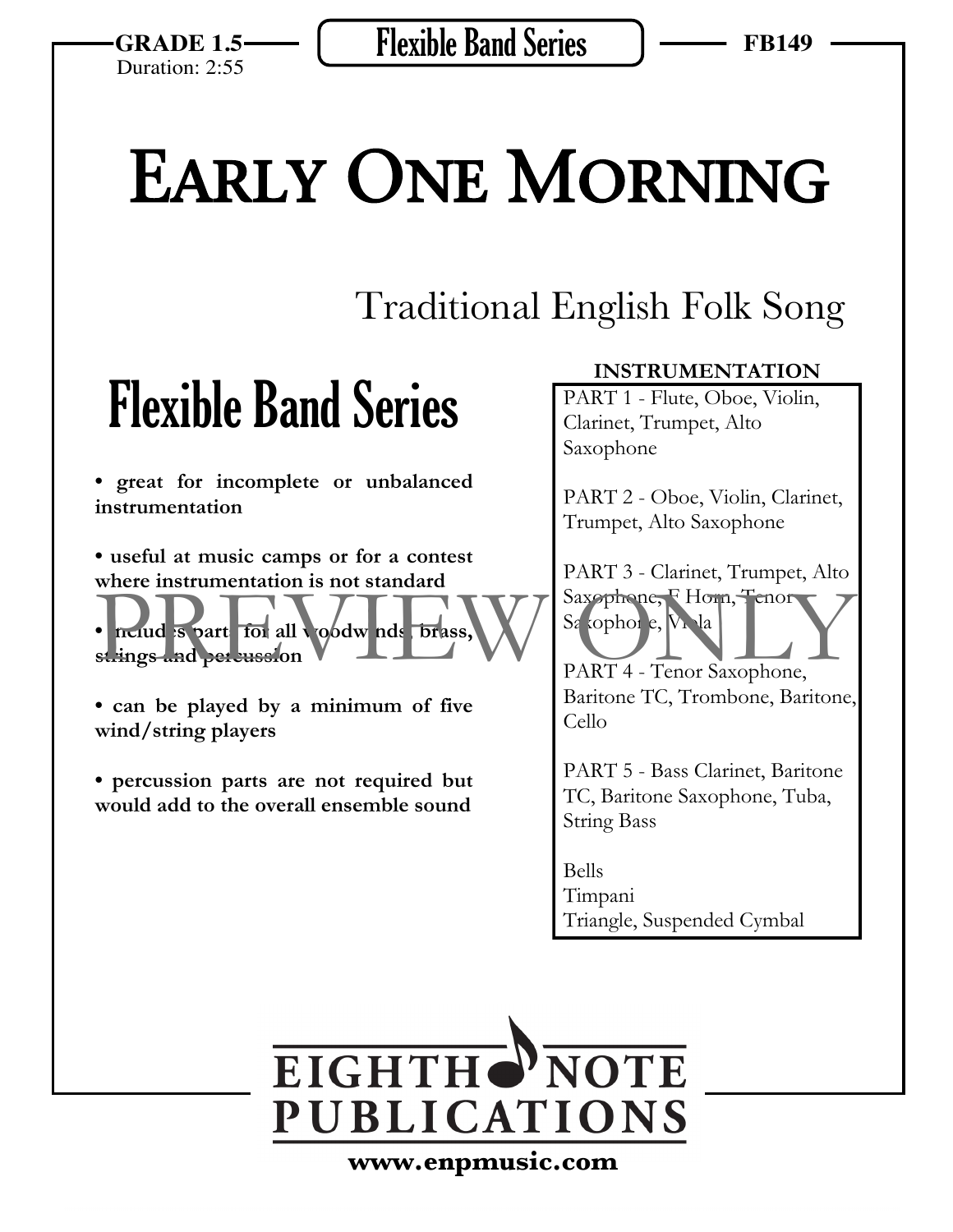## **PUBLICATIONS EIGHTH NOTE**

## Early One Morning

#### *Arranged by David Marlatt* Traditional English Folk Song

This folk song is particularly notable for its use in a number of well known folk-song arrangements, for example its usage in the opening bars of the BBC Radio 4 UK Theme by Fritz Spiegl, which until April 2006 was played every morning at 5:30 a.m. Another notable arrangement of the song is by the English composer Benjamin Britten.

Perhaps the most gentle yet long lived use of this tune rests with the Canadian Broadcasting Corporation (CBC) children's programme *The Friendly Giant* which aired between 1958 to 1985 and used *Early One Morning* as its introductory theme. The music was played on recorder by Bob Homme, who passed away in May 2000.

PREVIEW ONLY

en.wikipedia.org/wiki/Early\_One\_Morning

Early one morning Just as the sun was rising, I heard a maid sing, In the valley below.

#### ISBN: 9781771570930 CATALOG NUMBER: FB149

COST: \$50.00 DURATION: 2:55 DIFFICULTY RATING:GRADE 1.5 Flexible Band Series

### **www.enpmusic.com**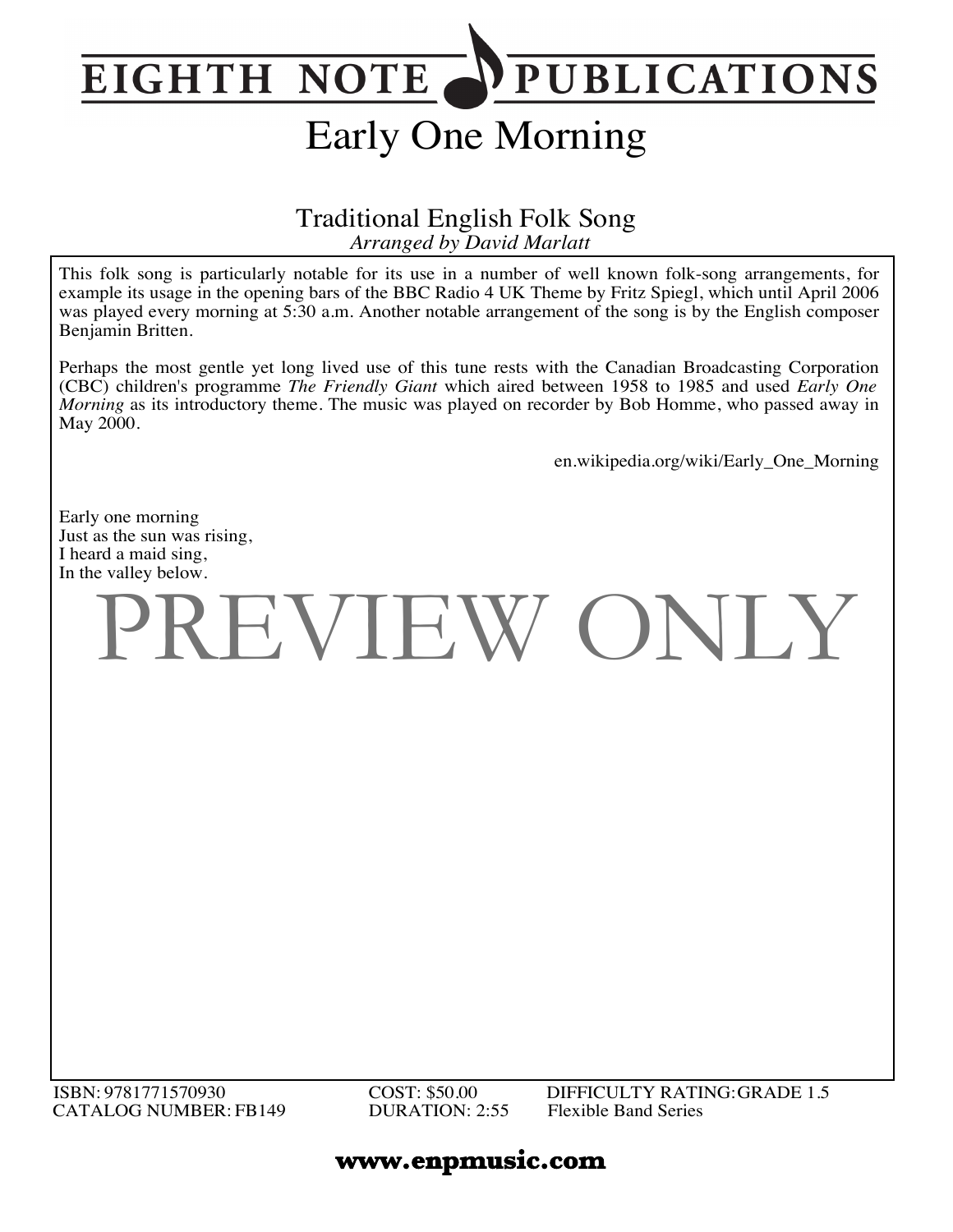

www.enpmusic.com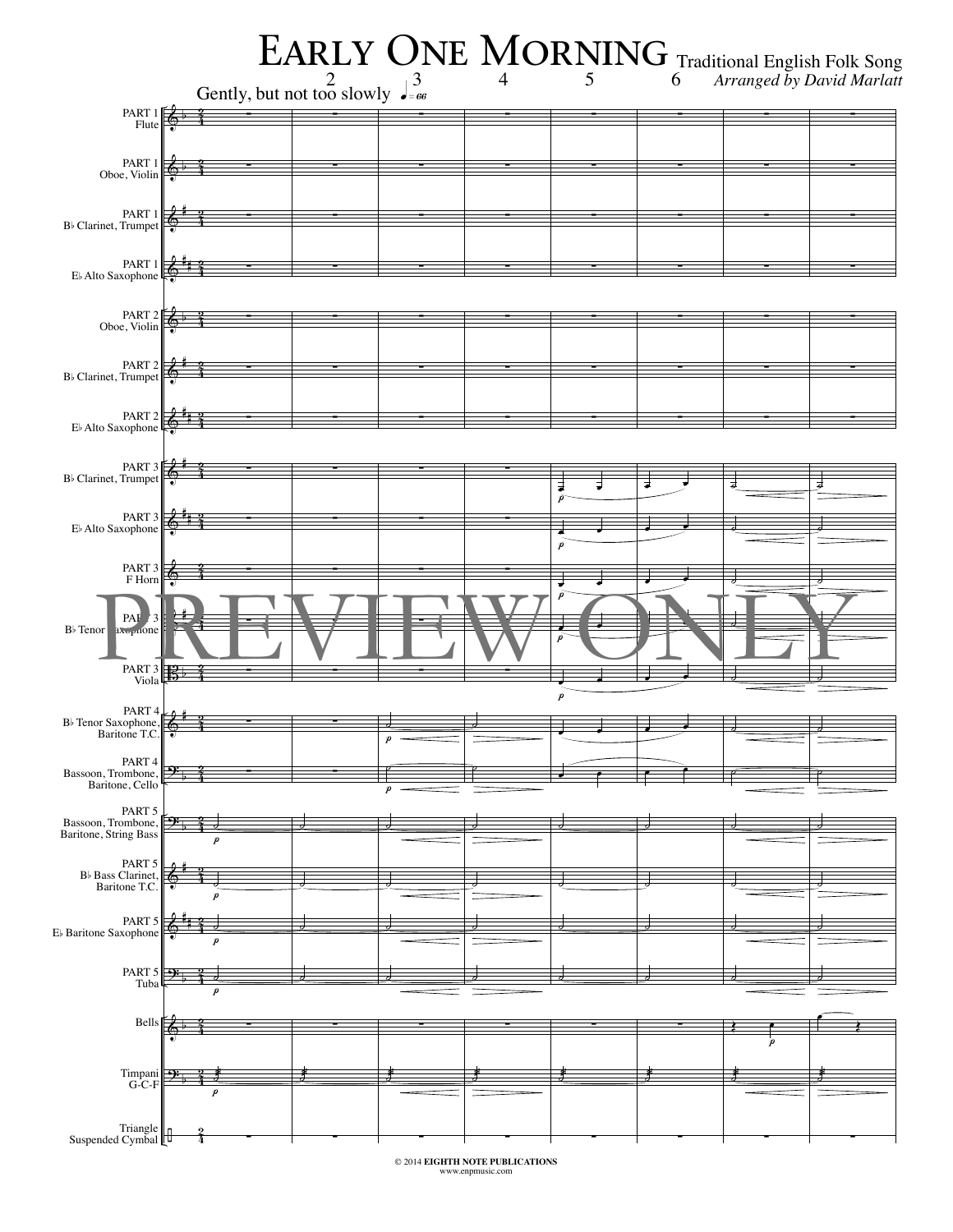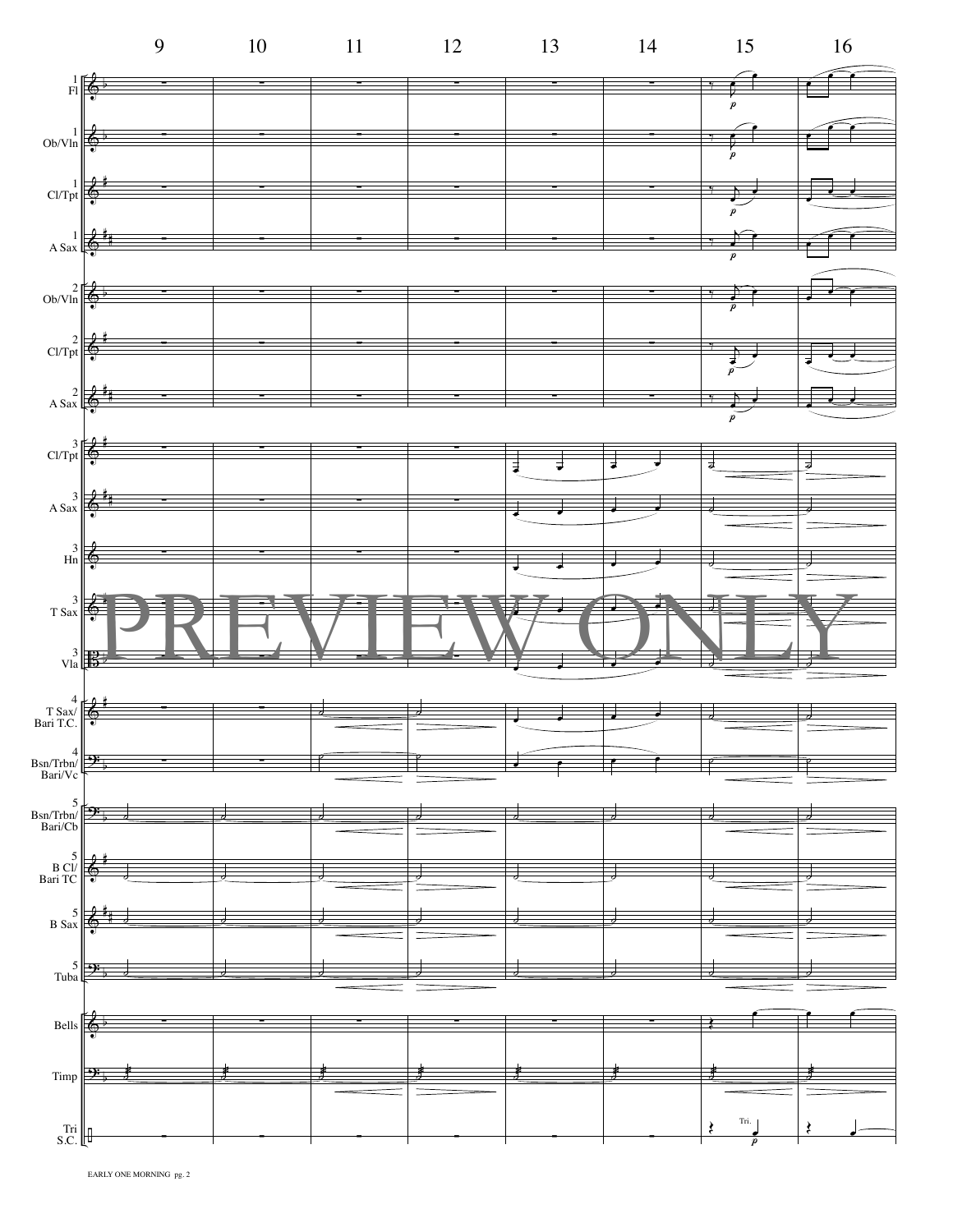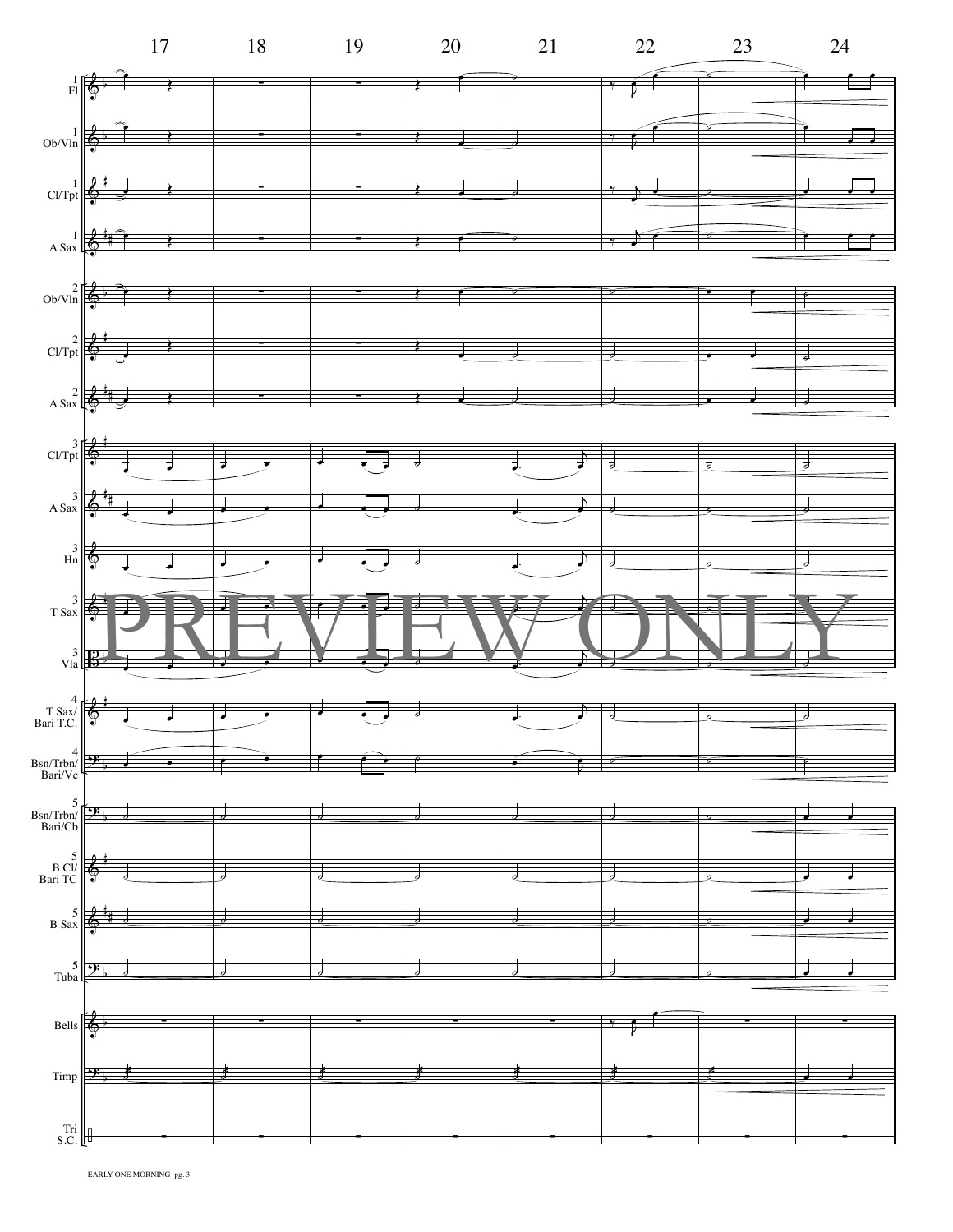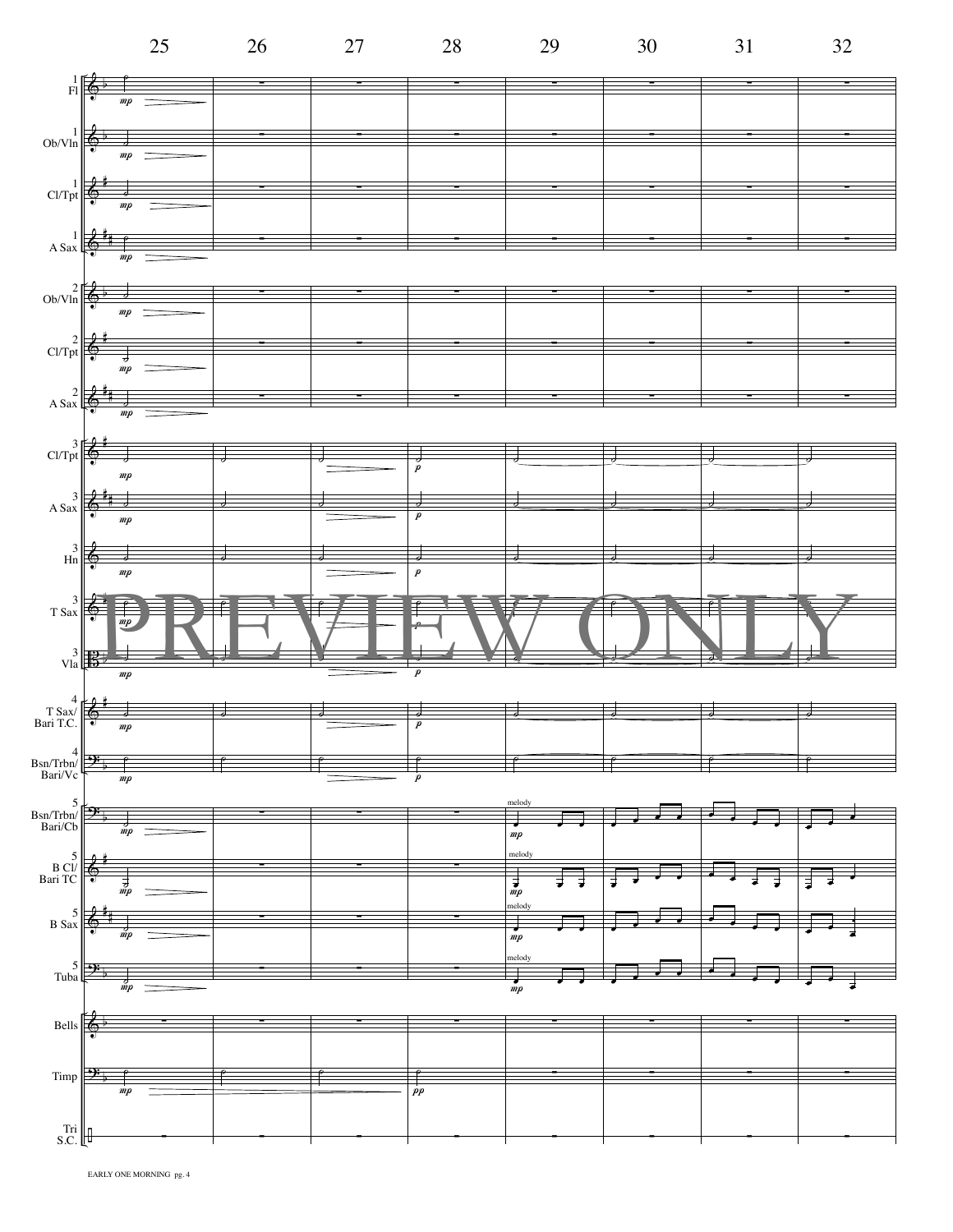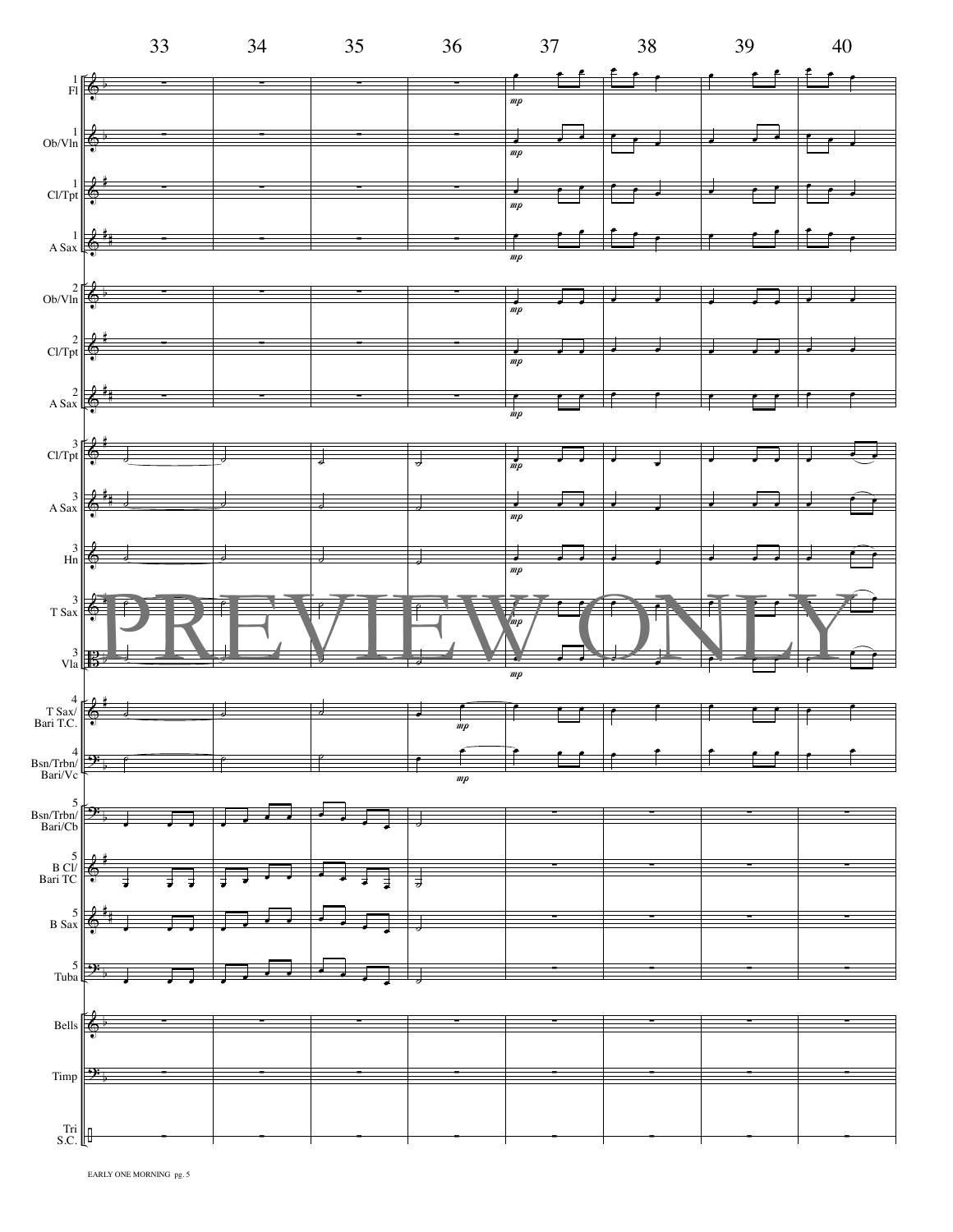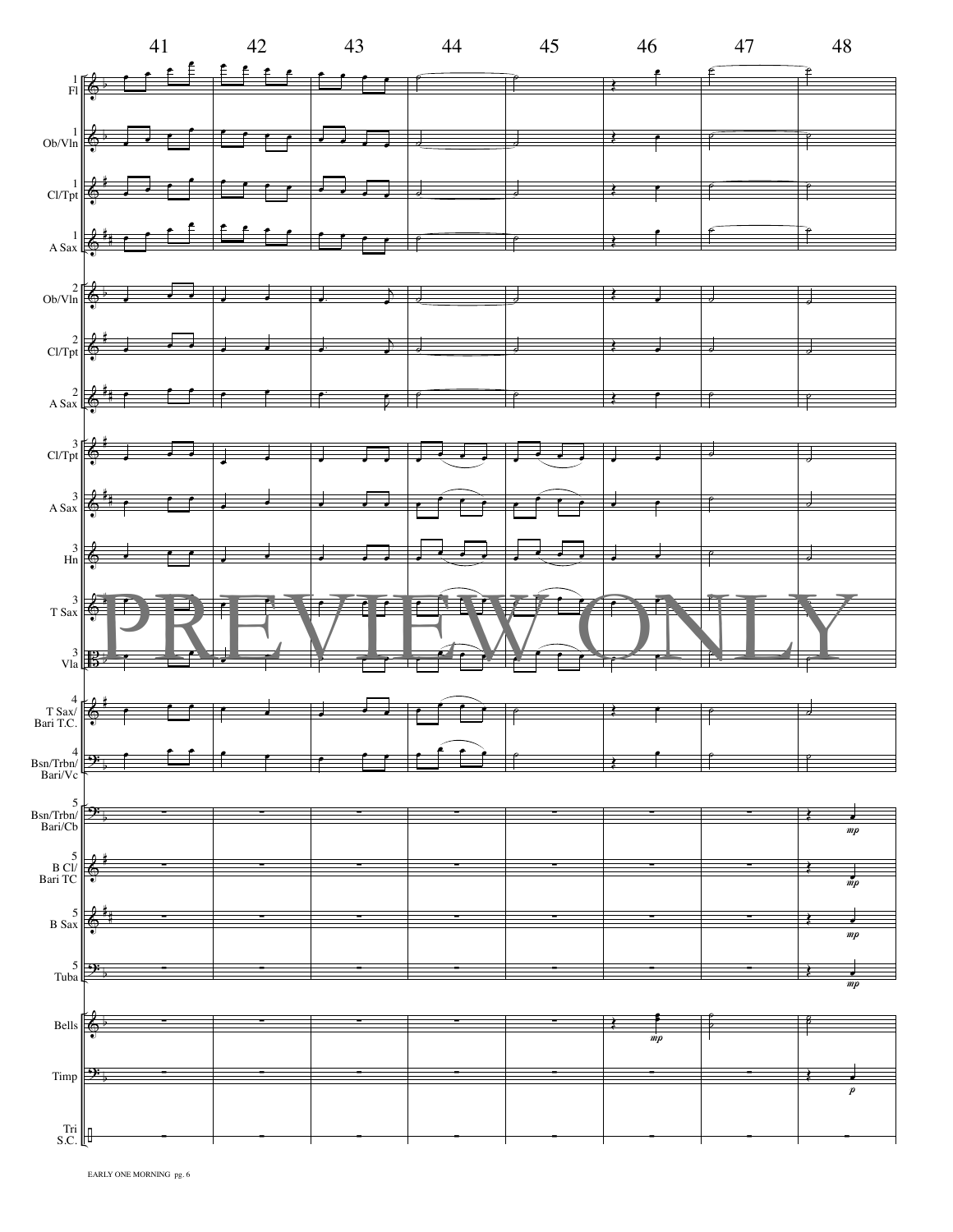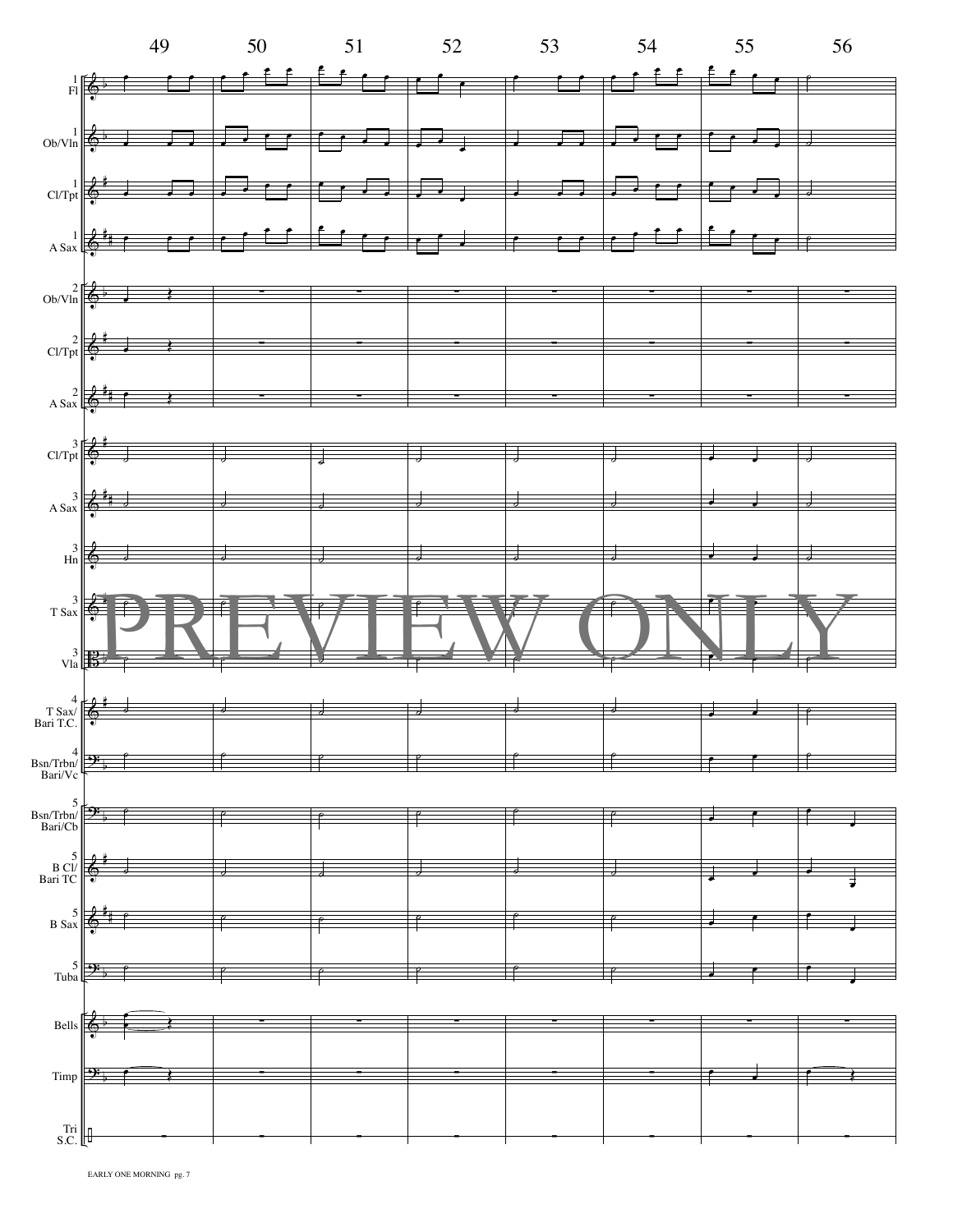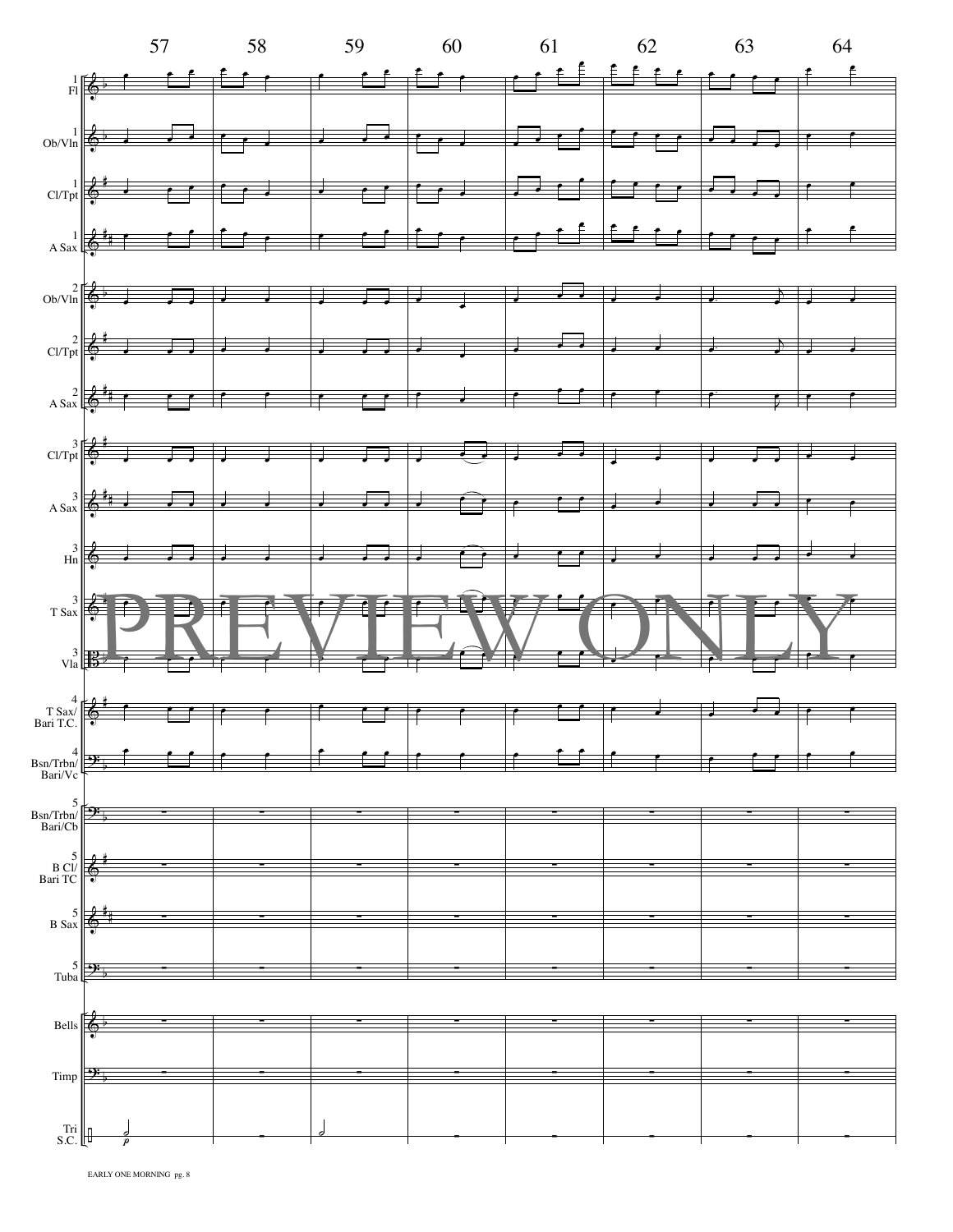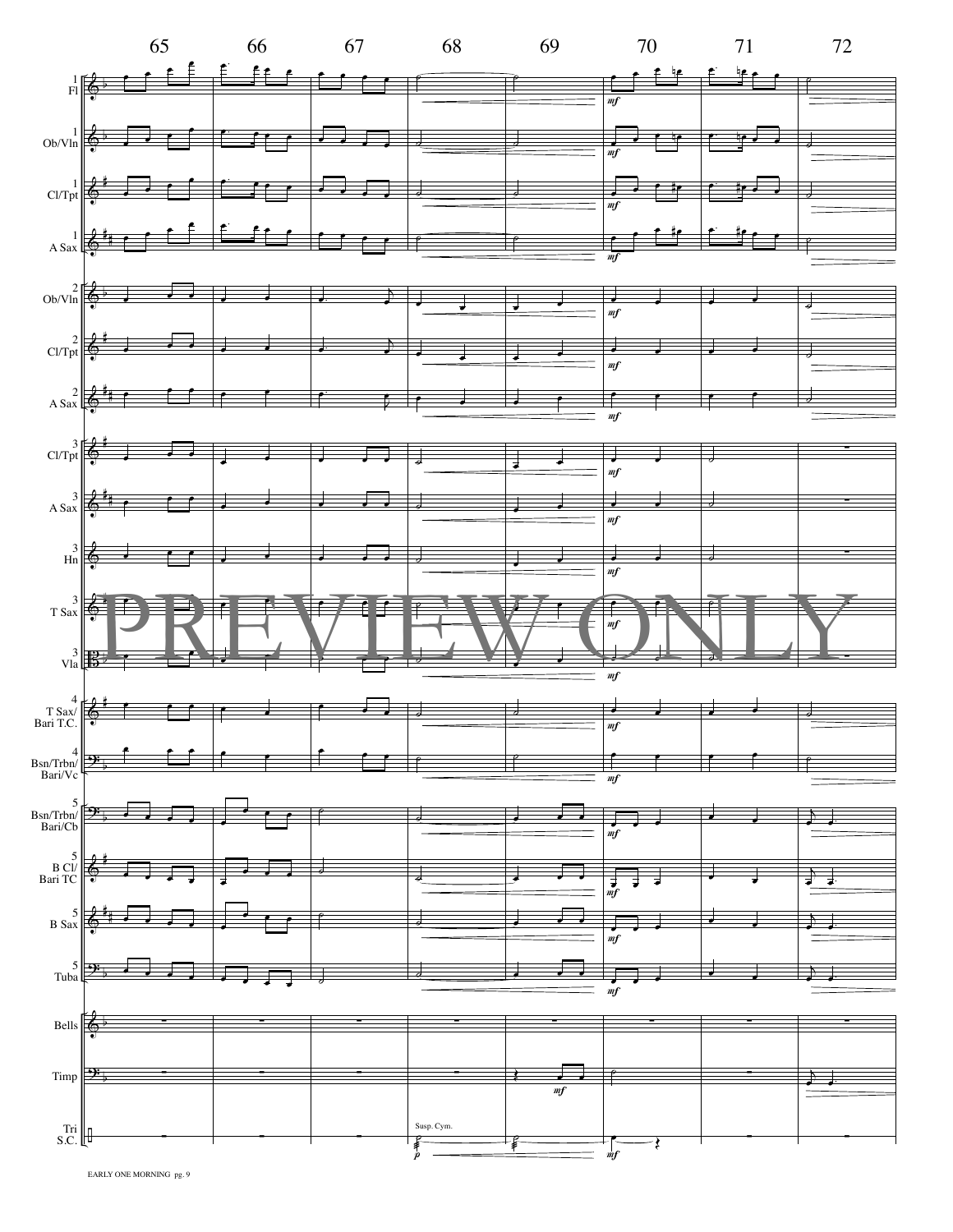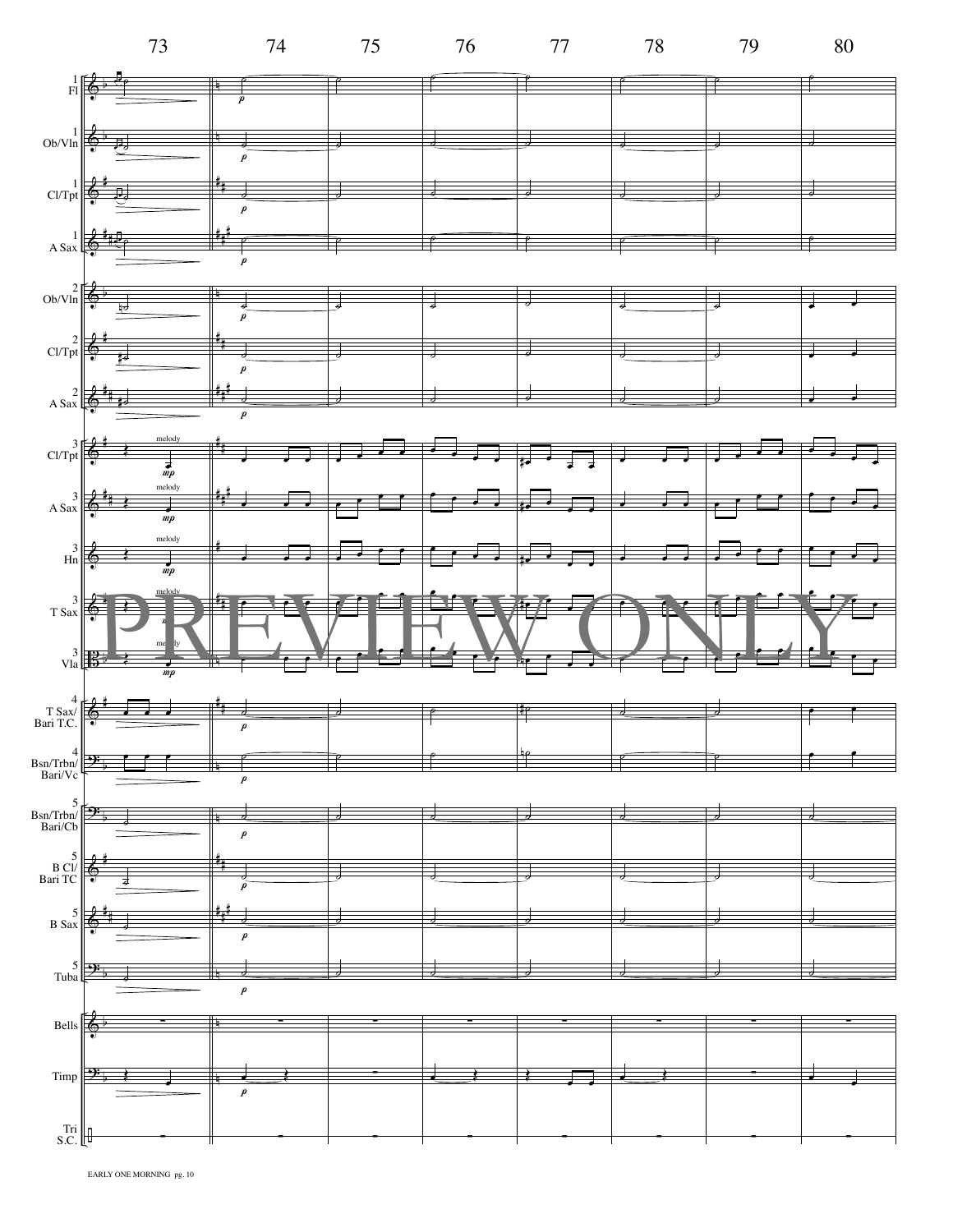